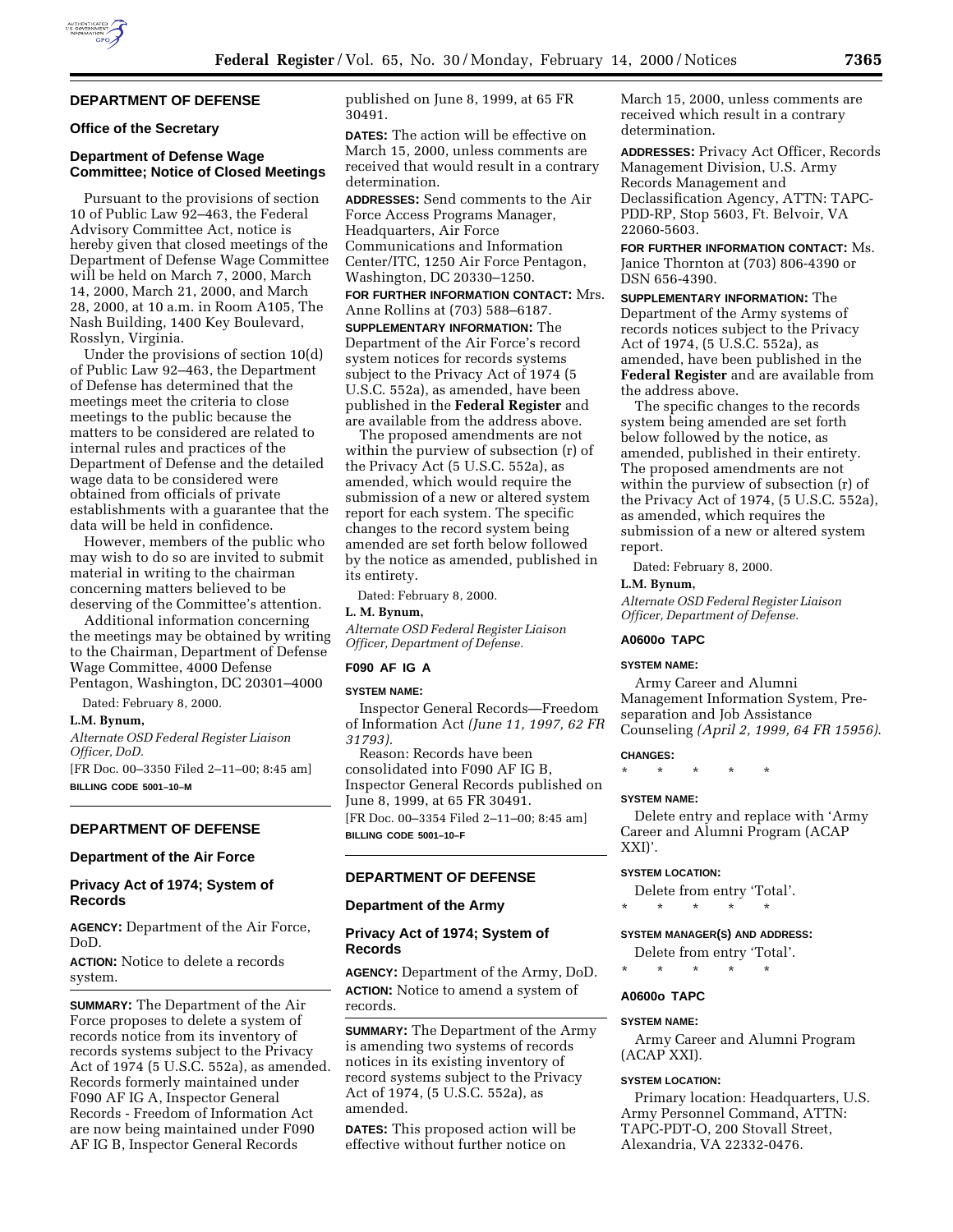Secondary locations: Army Career and Alumni Program Centers. A complete list of ACAP centers may be obtained by writing to the system manager.

## **CATEGORIES OF INDIVIDUALS COVERED BY THE SYSTEM:**

Department of Defense military personnel (active/reserve duty) and their spouses; U.S. Coast Guard personnel and their spouses; Department of Defense civilian employees and their spouses; U.S. Army National Guard personnel and their spouses; DoD personnel who retired no earlier than ninety (90) days prior to the date they requested ACAP services; and widows and widowers of deceased active duty military personnel.

### **CATEGORIES OF RECORDS IN THE SYSTEM:**

Files contain individual's name, home address, Social Security Number, date of birth, job qualifications, DD Form 2648 (Pre-Separation Counseling Checklist), and similar or pre-separation/transition counseling related documents.

#### **AUTHORITY FOR MAINTENANCE OF THE SYSTEM:**

5 U.S.C. 301, Departmental Regulations; 10 U.S.C., Chapter 58; DoD Directive 1332.35; and E.O. 9397 (SSN).

#### **PURPOSE(S):**

To provide transition planning/ counseling for individuals so that they may re-enter the civilian job market.

#### **ROUTINE USES OF RECORDS MAINTAINED IN THE SYSTEM, INCLUDING CATEGORIES OF USERS AND THE PURPOSES OF SUCH USES:**

In addition to those disclosures generally permitted under 5 U.S.C. 552a(b) of the Privacy Act, these records or information contained therein may specifically be disclosed outside the DoD as a routine use pursuant to 5 U.S.C. 552a(b)(3) as follows:

The 'Blanket Routine Uses' set forth at the beginning of the Army's compilation of systems of records notices also apply to this system.

#### **POLICIES AND PRACTICES FOR STORING, RETRIEVING, ACCESSING, RETAINING, AND DISPOSING OF RECORDS IN THE SYSTEM:**

#### **STORAGE:**

Information is stored electronically on computers and on paper in file folders.

#### **RETRIEVABILITY:**

By name or Social Security Number.

## **SAFEGUARDS:**

All records are maintained in secured areas, accessible only to designated personnel whose official duties require they have access. The personal computer system can only be accessed through a system of passwords known

only to the individual and the system administrator/supervisor. Paper files are secured in locked file cabinets. The areas where the personal computer and paper files are located are secured after duty hours in locked buildings.

#### **RETENTION AND DISPOSAL:**

Disposition pending.

### **SYSTEM MANAGER(S) AND ADDRESS:**

Commander, U.S. Army Personnel Command, ATTN: TAPC-PDT-O, 200 Stovall Street, Alexandria, VA 22332– 0476.

## **NOTIFICATION PROCEDURE:**

Individuals seeking to determine whether information about themselves is contained in the system should address written inquiries to the Director of the ACAP Center where transition assistance was obtained or contact the system manager.

Requesting individual must submit full name and Social Security Number.

### **RECORD ACCESS PROCEDURES:**

Individuals seeking access to records about themselves contained in this system should address written inquiries to the Director of the ACAP Center where transition assistance was obtained or contact the system manager.

Requesting individual must submit full name and Social Security Number.

### **CONTESTING RECORD PROCEDURES:**

The Army's rules for accessing records, and for contesting contents and appealing initial agency determinations are contained in Army Regulation 340- 21; 32 CFR part 505; or may be obtained from the system manager.

### **RECORD SOURCE CATEGORIES:**

From the individual, Army records and reports, and the U.S. Coast Guard records.

### **EXEMPTIONS CLAIMED FOR THE SYSTEM:**

None.

## **A0614–30 DAPE**

#### **SYSTEM NAME:**

DA Conscientious Objector Review Board *(February 22, 1993, 58 FR 10002)*.

### **Changes:**

#### **SYSTEM IDENTIFIER:**

Delete entry and replace with 'A0600– 43 DAPE'.

\* \* \* \* \*

#### **AUTHORITY FOR MAINTENANCE OF THE SYSTEM:**

Delete entry and replace with '10 U.S.C. 3013, Secretary of the Army; Army Regulation 600–43, Conscientious Objection; and E.O. 9397 (SSN)'.

\* \* \* \* \*

### **ROUTINE USES OF RECORDS MAINTAINED IN THE SYSTEM, INCLUDING CATEGORIES OF USERS AND THE PURPOSES OF SUCH USES:**

Delete second paragraph and replace with 'To the Selective Service System Headquarters for the purpose of identifying individuals who have less than 180 days active duty, and who have been discharged by reason of conscientious objection.'

\* \* \* \* \*

## **RETENTION AND DISPOSAL:**

Delete entry and replace with 'Retained by the Department of the Army Conscientious Objector Review Board for 1 year after transfer or separation of individual. Copy of application and Board decision become part of the individual's Official Military Personnel File permanently'.

#### **A0600–43 DAPE**

\* \* \* \* \*

#### **SYSTEM NAME:**

DA Conscientious Objector Review Board.

### **SYSTEM LOCATION:**

DA Conscientious Objector Review Board, Room 5S33, Hoffman Building II, Alexandria, VA 22332–2600.

## **CATEGORIES OF INDIVIDUALS COVERED BY THE SYSTEM:**

Army personnel who apply either for separation based on conscientious objection (1–O) or reassignment/ reclassification to noncombatant training and service based on conscientious objection (I–A–O).

### **CATEGORIES OF RECORDS IN THE SYSTEM:**

Case record consists of individual's application (DA Form 4187), results of interview evaluation by military chaplain and a psychiatrist recorded on DA Form 3822–R, command's report of investigation, evidence submitted by applicant, witness statements, hearing transcript or summary, information or records from the Selective Service System if appropriate, applicant's rebuttal to commander's recommendation; DA Conscientious Objector Review Board correspondence with applicant, summary of evidence considered, discussion, conclusions, names of voting DACORB members, disposition of application, and similar relevant material.

## **AUTHORITY FOR MAINTENANCE OF THE SYSTEM:**

10 U.S.C. 3013, Secretary of the Army; Army Regulation 600–43, Conscientious Objection; and E.O. 9397 (SSN).

#### **PURPOSE(S):**

To investigate claims of service member that he/she is a conscientious